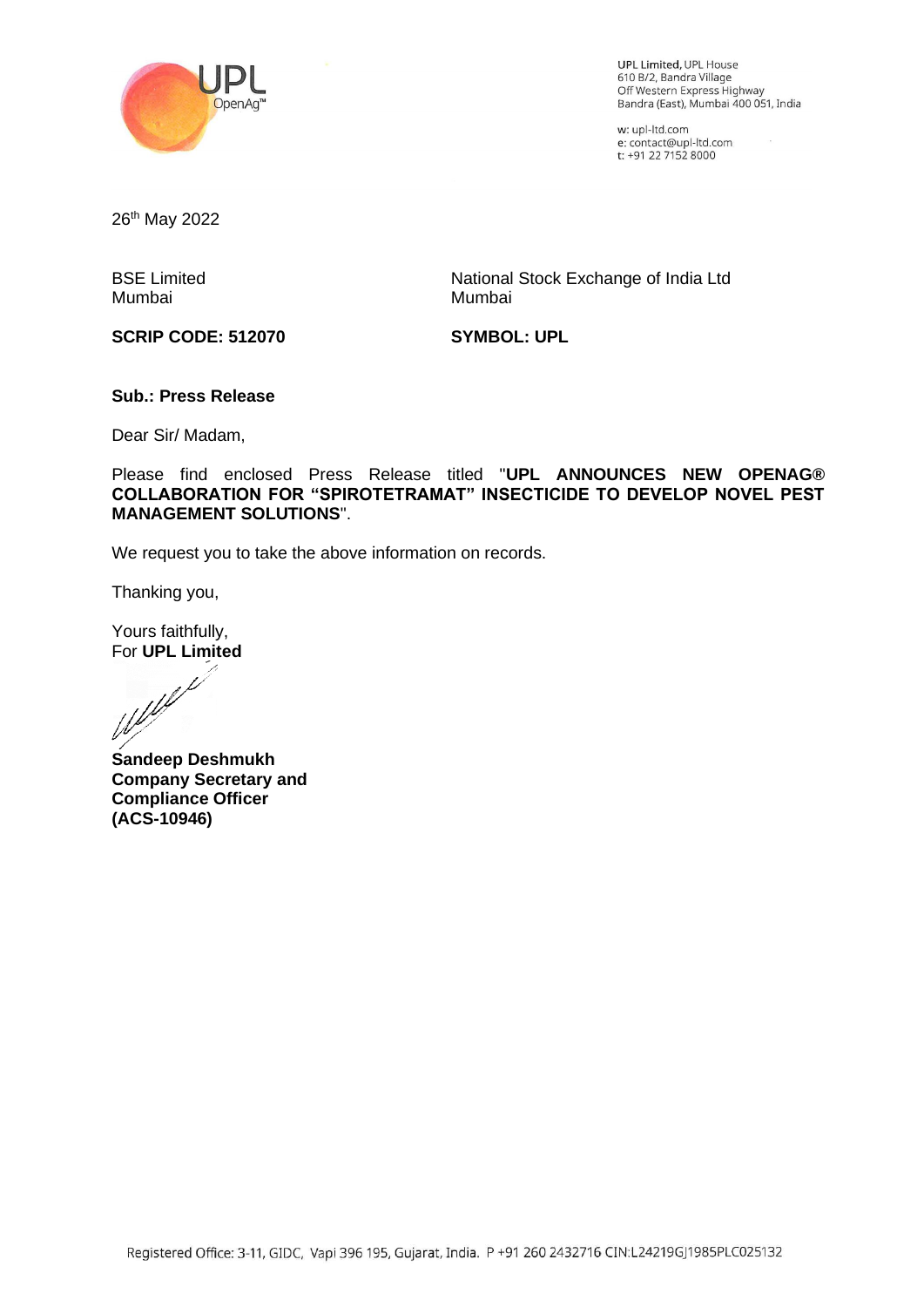

# **UPL ANNOUNCES NEW OPENAG® COLLABORATION FOR "SPIROTETRAMAT" INSECTICIDE TO DEVELOP NOVEL PEST MANAGEMENT SOLUTIONS**

**LONDON, UK, 26 May 2022:** UPL Ltd. (NSE: UPL, BSE: 512070, LSE GDR: UPLL) ('UPL') announces a new supply agreement for "Spirotetramat", an insecticide created and developed by Bayer for integrated pest control. The agreement reflects UPL's OpenAg purpose and commitment to open industry collaboration.

Through this long-term global data access and supply agreement, UPL will use its expertise in insecticides and global research and development network to develop, register and distribute new differentiated solutions containing Spirotetramat, that address farmer needs specifically around resistance management and/or hard-to-control sucking pests.

Sucking pests, such as Mealy bugs and Whiteflies, cause significant damage to key crops such as grapes and cotton as well as other fruit and vegetables. Spirotetramat is a proprietary Group 23 insecticide that is used widely across the globe and provides farmers long-lasting effectiveness across a broad spectrum of sucking pests.

Mike Frank, President and COO at UPL, said: "As a global leader in crop protection, we have established the OpenAg® purpose to drive collaboration with expert industry partners like Bayer. As pests continue to evolve, we must stay agile and ensure our solutions are addressing grower needs. At UPL we are continually working to expand our toolbox of products and solutions."

Hartmut van Lengerich, Head of Global Crop Protection Asset Management, Bayer Crop Science, said: "This global agreement represents an expanded partnership between our two companies. Our industry is aware of the increasing challenges growers face for managing pests effectively. Spirotetramat protects growers' plants from a wide range of pests, leading to healthier crops, and UPL's Spirotetramat offerings will expand this protection even further with additional differentiated products for the global agricultural community."

This new supply agreement builds on existing license agreements between UPL and Bayer covering a range of agricultural solutions.

ENDS